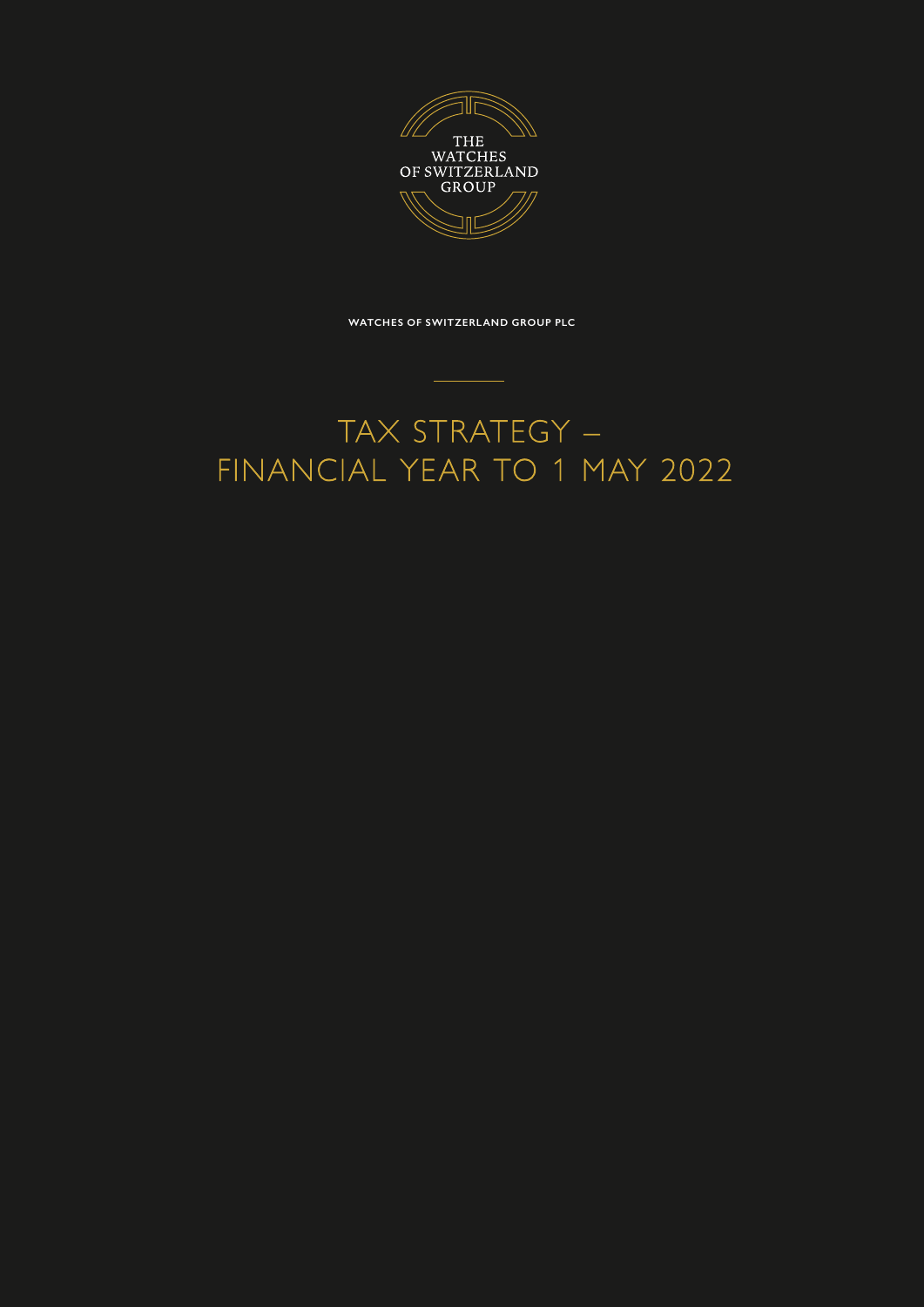# WATCHES OF SWITZERLAND GROUP TAX STRATEGY – FINANCIAL YEAR TO 1 MAY 2022

### **INTRODUCTION**

We are the leading luxury watch specialist in the UK with a growing position in the US.

Our multi-channel leadership has been established through a network which includes multi-brand stores, a presence in travel retail, a strong online platform and a growing portfolio of mono-brand boutiques in partnership with Rolex, TAG Heuer, OMEGA, Audemars Piguet and Breitling. Our well-invested portfolio consists of 133 stores in the UK and 38 stores in the US (as at 30 January 2022).

We have started to expand our geographical reach into the European market, with a number of monobrand stores being agreed in various European territories.

## **TAX STRATEGY**

As a global luxury retailer, The Watches of Switzerland Group (the 'Group') takes its corporate, social, and environmental responsibilities very seriously and is committed to acting with honesty and integrity in all business dealings. With respect to taxation, the Group's aims are to ensure that all taxes are correctly accounted for, all tax returns are submitted accurately and on time and that all tax liabilities are paid as they fall due.

The tax strategy applies to Watches of Switzerland Group PLC and its worldwide subsidiaries and comprises four key components:

#### **1. Approach to governance, risk management and compliance**

The Group complies with all applicable laws, regulations and disclosure requirements in relation to tax; exercising professional care and judgement in relation to the decisions reached. External tax advice is taken when required.

The tax strategy is reviewed and approved annually by the Board of the Watches of Switzerland Group PLC (the 'Board'). The Chief Financial Officer is responsible for ensuring that the Group complies with the documented tax strategy. The ongoing implementation and management of the strategy is managed by the Group's Head of Tax who reports any significant tax matters arising to the Chief Financial Officer. The Board is appraised of these significant tax matters at through regular reporting at the Watches of Switzerland Group PLC's Audit Committee meetings.

The Group has established internal tax processes and controls to ensure that tax returns are accurately prepared with all taxes accounted for and paid. The processes in place are reviewed at least annually, and form part of the Senior Accounting Officer documentation. If process issues arise, they are dealt with as soon as they become apparent.

All relevant new tax legislation and any tax risks which could affect the business are reviewed and significant matters are communicated to the Chief Financial Officer.

#### **2. Approach to tax planning**

The Group is committed to acting with integrity and transparency in all tax matters and in complying fully with the letter and the spirit of all relevant tax laws.

Any transactions undertaken by the Group have a commercial purpose and are not led by artificial tax planning considerations. The Group does not obtain any tax benefits from residing in territories that are not considered fully tax compliant by the OECD/IMF.

The Group endeavours to ensure that all entities in all jurisdictions pay their fair share for costs incurred centrally and that entities in territories owning trademarks are appropriately remunerated for their use. The Group's transfer pricing arrangements are consistent with OECD Transfer Pricing Guidelines. The arrangements follow the arm's length principle and do not allow for tax avoidance.